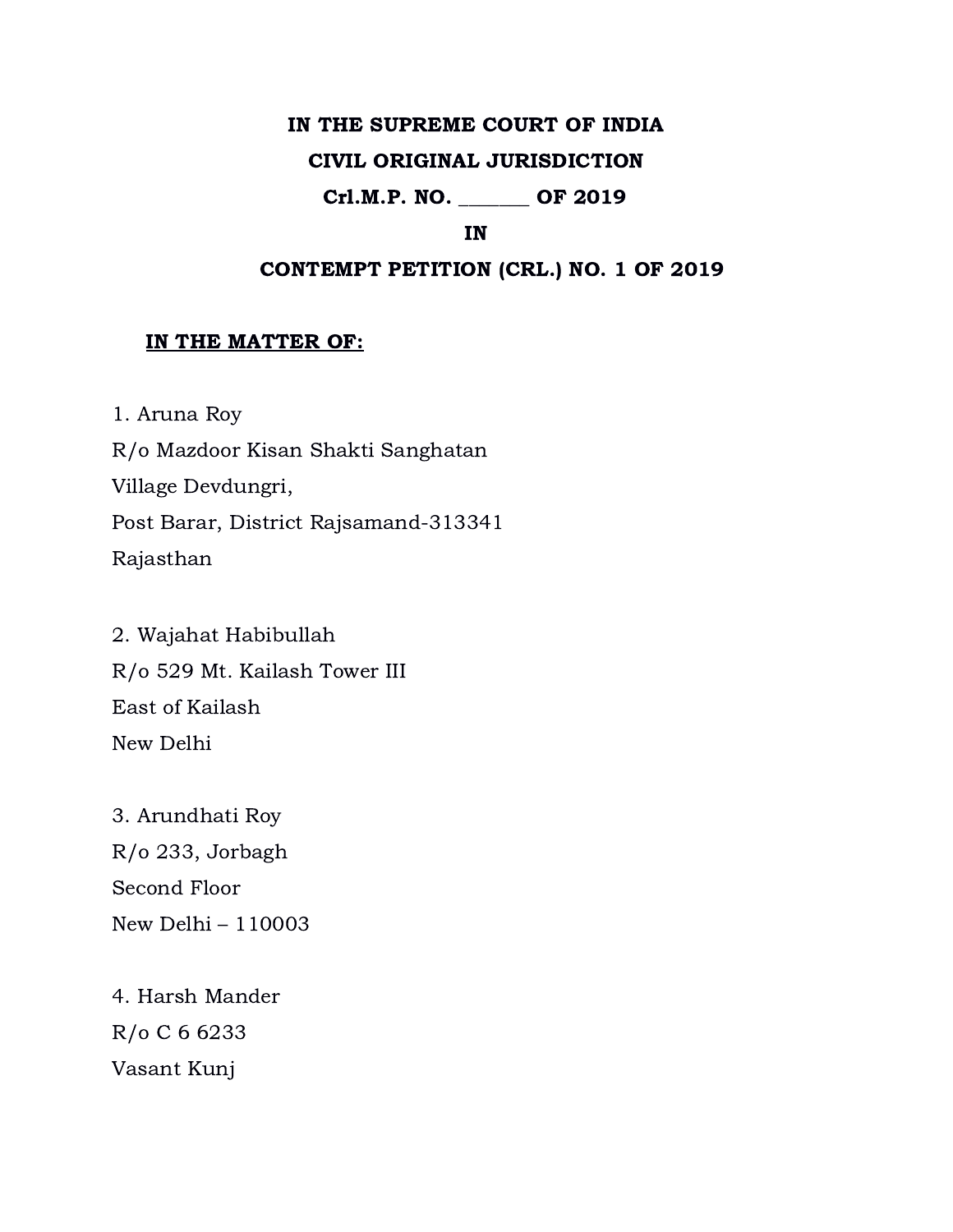New Delhi - 110070

5. Jayati Ghosh R/o 52 Dakshinapuram Jawaharlal Nehru University New Delhi - 110067

6. Prabhat Patnaik R/o 124 National Media Centre Campus Shankar Chowk NH8 Gurgaon – 122002 Haryana

7. Indu Prakash Singh R/o 18 A, MIG Flats Sheikh Sarai, Phase 1 New Delhi - 110017

8. Shailesh Gandhi R/o B 2 Gokul Apartment Podar Road Santacruz (west) Mumbai 400054

9. Bezwada Wilson R/o 36/13, Ground Floor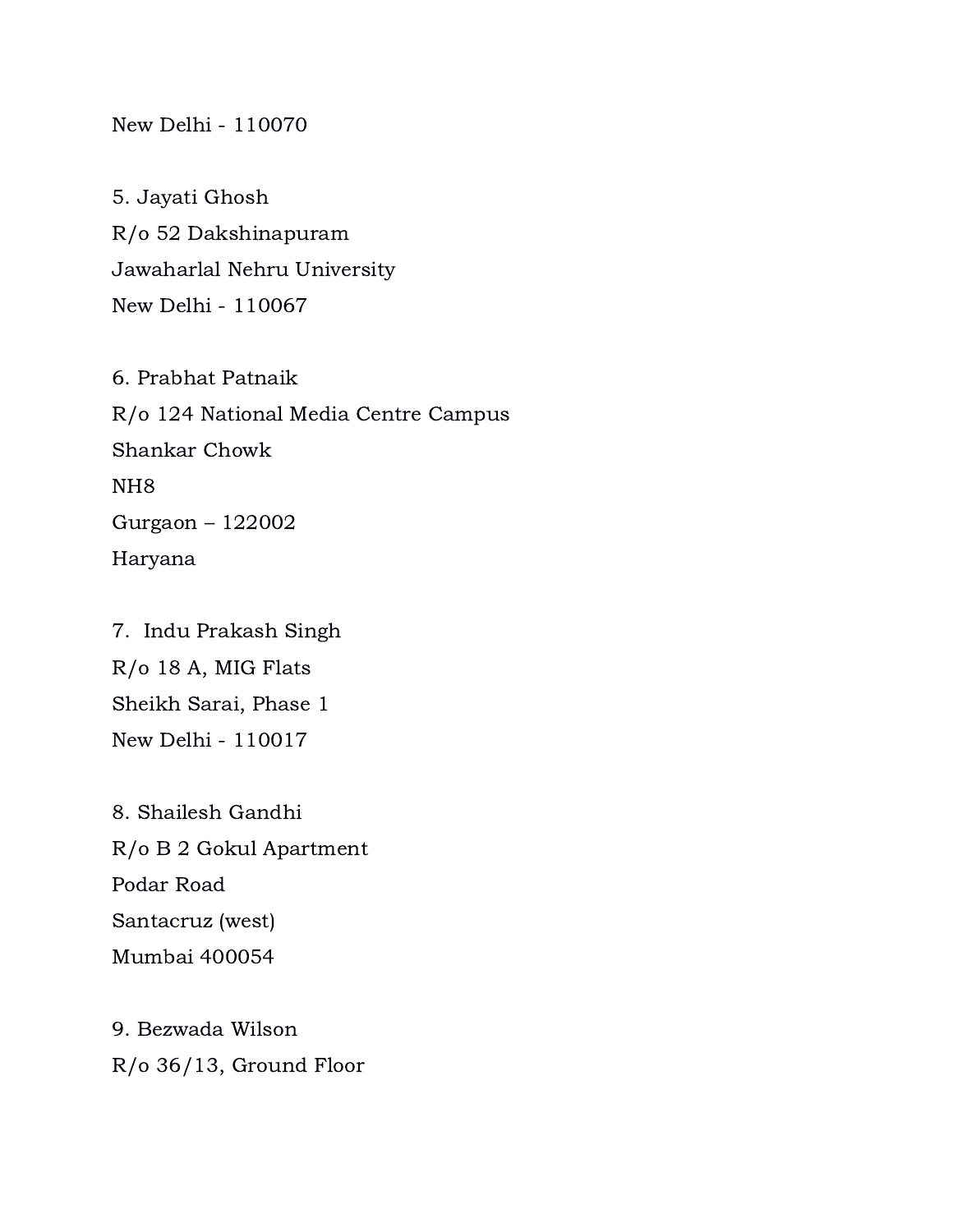East Patel Nagar Delhi - 110008

| 10. Nikhil Dey                        |                        |
|---------------------------------------|------------------------|
| R/o Mazdoor Kisan Shakti Sanghatan    |                        |
| Village Devdungri,                    |                        |
| Post Barar, District Rajsamand-313341 |                        |
| Rajasthan                             | Applicants/Respondents |

## IN THE MATTER OF:

Attorney General of India … Petitioner

**VERSUS** 

Shri Prashant Bhushan … Respondent

# AN APPLICATION FOR IMPLEADMENT AS RESPONDENTS WITH SUPPORTING AFFIDAVIT

To,

THE HON'BLE CHIEF JUSTICE OF INDIA

AND HIS COMPANION JUSTICES OF

THE SUPREME COURT OF INDIA

The humble application of the applicants abovementioned

MOST RESPECTFULLY SHOWETH: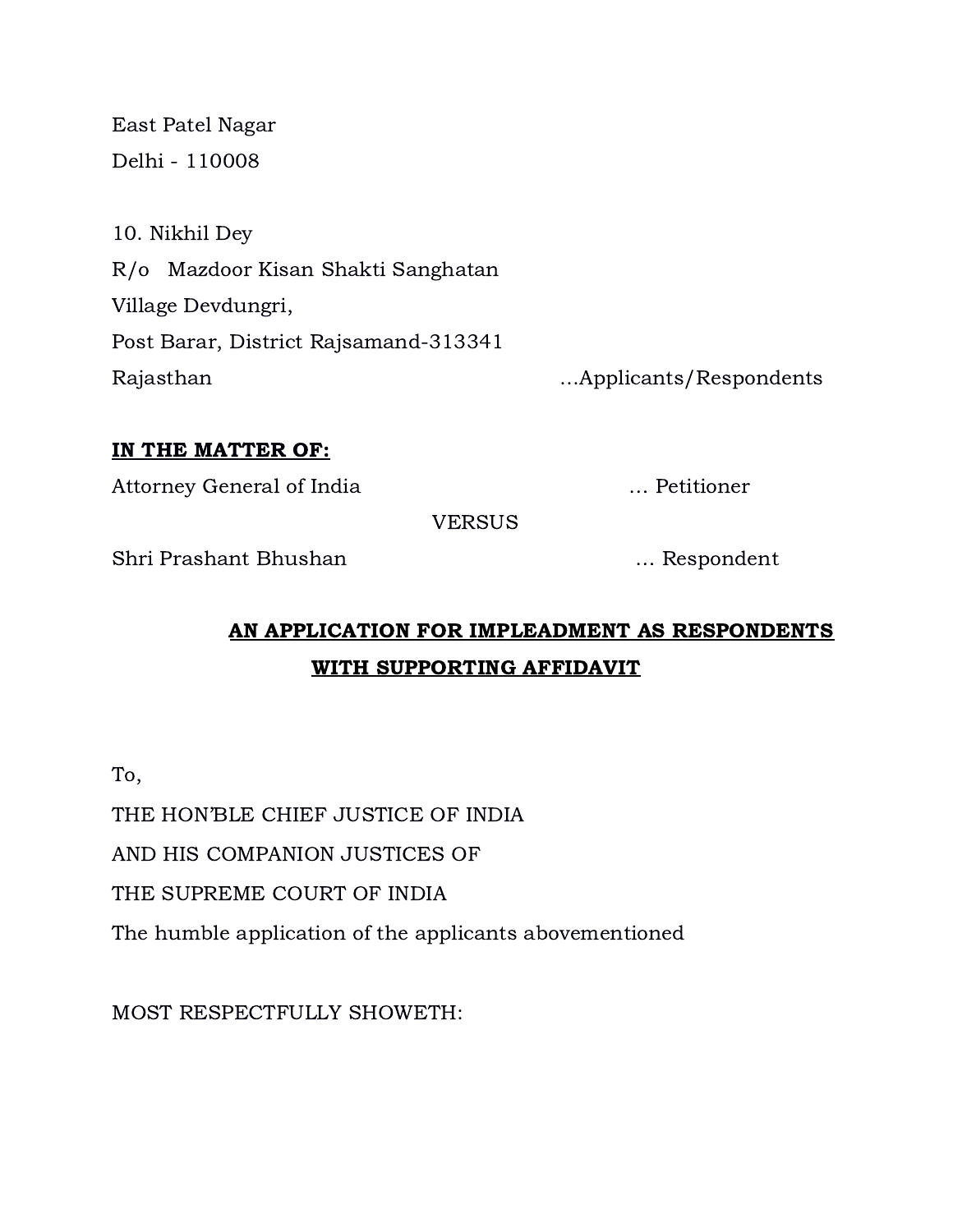- 1. The Applicants are citizens of India. The people of India declared in the Preamble of the Constitution, which they gave unto themselves, their resolve to secure to all the citizens liberty of thought and expression. This resolve is reflected as a fundamental right of a citizen in Article 19(1)(a) found in part III of the Constitution. 'Freedom of Speech' is the freedom to speak freely, without fear, without censorship or limitation. The synonymous term freedom of expression is sometimes used to indicate not only freedom of verbal speech but any act of seeking, receiving and imparting information or ideas, regardless of the medium used.
- 2. A brief description of each applicant is given below:

i)Aruna Roy is a social & democratic activist. She was a part of the Indian Administrative Services from 1968 to 1975. She resigned to work directly with people not merely for their rights to access services, but to claim the constitutional rights of equality and justice. Led by Aruna Roy in 1987, after two intense local struggles for land and minimum wages, the workers and peasants formed the Mazdoor Kisan Shakti Sangathan in 1990. The MKSS and its collective campaigning helped ensure the passage of the Right to Information (RTI) Law and National Rural Employment Guarantee Act (NREGA, now MGNREGA) by the Indian Parliament in 2005. From 2004 – 2006, she was a member of the National Advisory Council (NAC), set up by the UPA Government, chaired by Sonia Gandhi. She joined the second NAC set up in 2010, as a member from 2010-2013. Apart from her involvement with campaigns for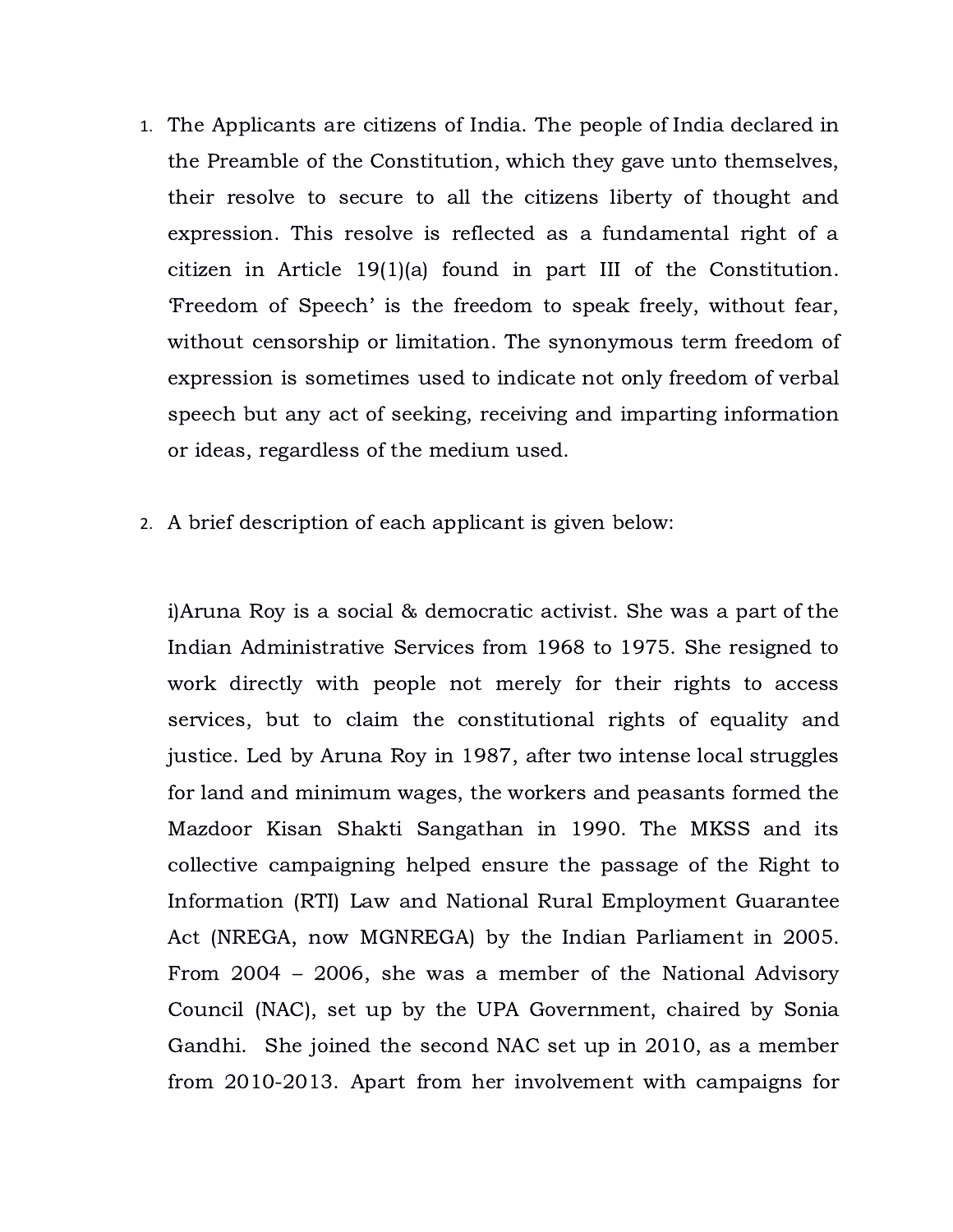the rights to information and work she has spoken out against attacks on religious minorities and the right to free speech and expression. She was a member of the 'Concerned Citizens Tribunal', which investigated the organized violence and killing of innocent people in the state of Gujarat, India in 2002. She has published extensively on the rights to information, right to work, civil liberties, minority rights, free speech and the right to dissent.

ii) Wajahat Habibullah was the chairperson of the National Commission for Minorities. He held the position of the first Chief Information Commissioner of India. He was an officer of the Indian Administrative Service (IAS) from 1968 until his retirement in September 2005. He was also Secretary to the Government of India in the Ministry of Panchayati Raj and Textiles and Consumer Affairs. He was appointed as a member of the World Bank's Info Appeals Board in July 2010. He was a Member of Advisory Council, Brookings Doha Center, International Advisory Council, Doha, Qatar, Member, Advisory Council, USIP Education and Training Center, Washington DC. Chairman, Board of Governors, National Institute of Technology, Srinagar(J&K). He is the recipient of Rajiv Gandhi Award for Excellence in Secularism-1994, Gold Medal for Distinguished Service; Governor of Jammu & Kashmir-1996 and Lala Ram Mohan History Award; Delhi University-1967.

iii) Arundhati Roy is the author of two novels - The Ministry of Utmost Happiness and The God of Small Things which won The Booker Prize in 1997. She has written several books of collected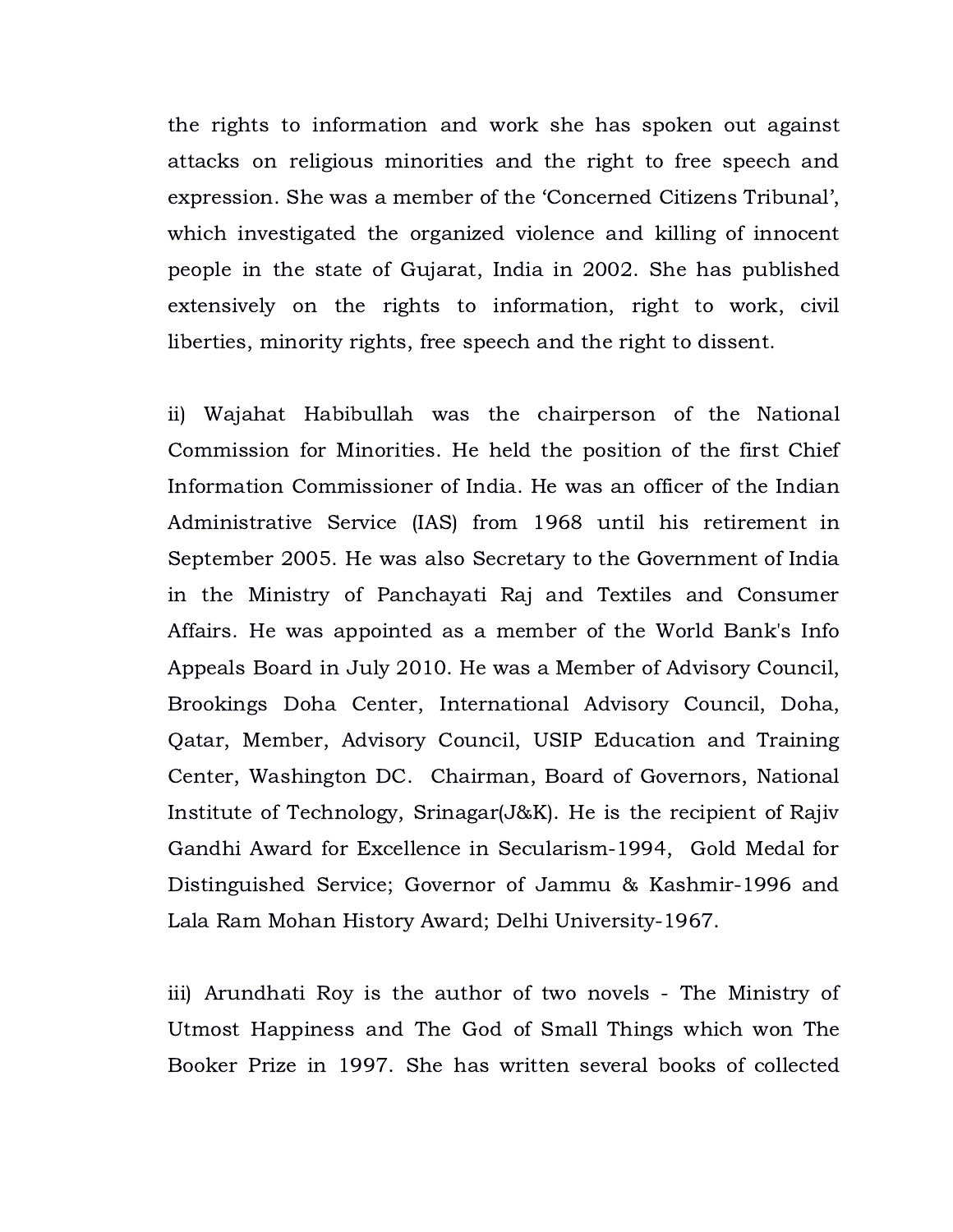non-fiction.

iv) Dr. Harsh Mander is human rights and peace worker, author, columnist, researcher and teacher. He works with survivors of mass violence, hunger, homeless persons and street children. He is the Director, Centre for Equity Studies, and founder of the campaigns Aman Biradari, for secularism, peace and justice; Nyayagrah, for legal justice and reconciliation for the survivors of communal violence; Dil Se, for street children, and 'Hausla' for urban homeless people, for homeless shelters, recovery shelters and street medicine. He was Special Commissioner to the Supreme Court of India in the Right to Food case for twelve years from 2005-17. He is Special Monitor of the statutory National Human Rights Commission for Minority Rights. He convenes and edits the annual India Exclusion Report. He worked formerly in the Indian Administrative Service in Madhya Pradesh and Chhatisgarh for almost two decades. Among his awards are the Rajiv Gandhi National Sadbhavana Award for peace work, the M.A. Thomas National Human Rights Award 2002, the South Asian Minority Lawyers Harmony Award 2012 and the Chisthi Harmony Award 2012.

v) Jayati Ghosh is Professor of Economics at Jawaharlal Nehru University, New Delhi. Her research interests include globalisation, international trade and finance, employment patterns, macroeconomic policy, gender issues, poverty and inequality. She has authored and/or edited a dozen books and more than 180 scholarly articles, most recently Demonetisation Decoded: A critique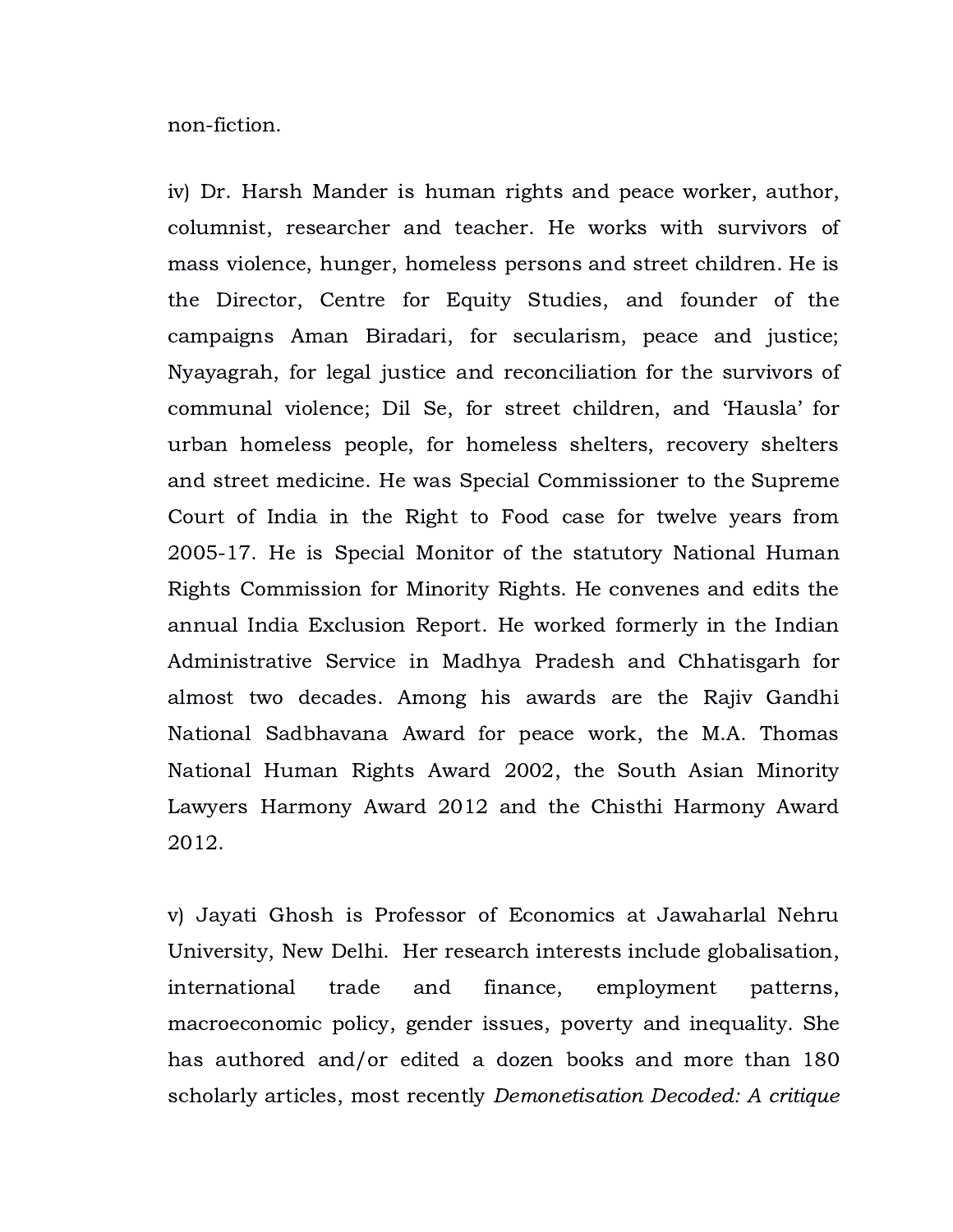of India's monetary experiment (with CP Chandrasekhar and Prabhat Patnaik, Routledge 2017), the Elgar Handbook of Alternative Theories of Economic Development (co-edited with Erik Reinert and Rainer Kattel, Edward Elgar 2016) and India and the International Economy, (Oxford University Press 2015). Her research output has been recognised through several national and international prizes, including the M. Adisheshaiah Award for distinguished contributions to the social sciences in India in 2015; the International Labour Organisation's Decent Work Research Prize for 2010; the NordSud Prize for Social Sciences 2010 of the Fondazione Pescarabruzzo, Italy; and the Ava Maiti Award and the Satyendranath Sen Prize from the Asiatic Society, Kolkata. She has advised governments in India and other countries at different levels. She was the Chairperson of the Andhra Pradesh Commission on Farmers' Welfare in 2004, and Member of the National Knowledge Commission reporting to the Prime Minister of India (2005-09). She has consulted for several international organisations including ILO, UNDP, UNCTAD, UN-DESA, UNRISD and UN Women. She writes regularly for popular media like newspapers, journals and blogs.

vi) Prabhat Patnaik is currently Professor Emeritus at the Jawaharlal Nehru University where he held the Sukhamoy Chakravarty Chair at the Centre for Economic Studies and Planning at the time of his retirement. Earlier he was a member of the Faculty of Economics and Politics of the University of Cambridge and a Fellow of Clare College, He holds a D.Phil in Economics from the University of Oxford, having joined Balliol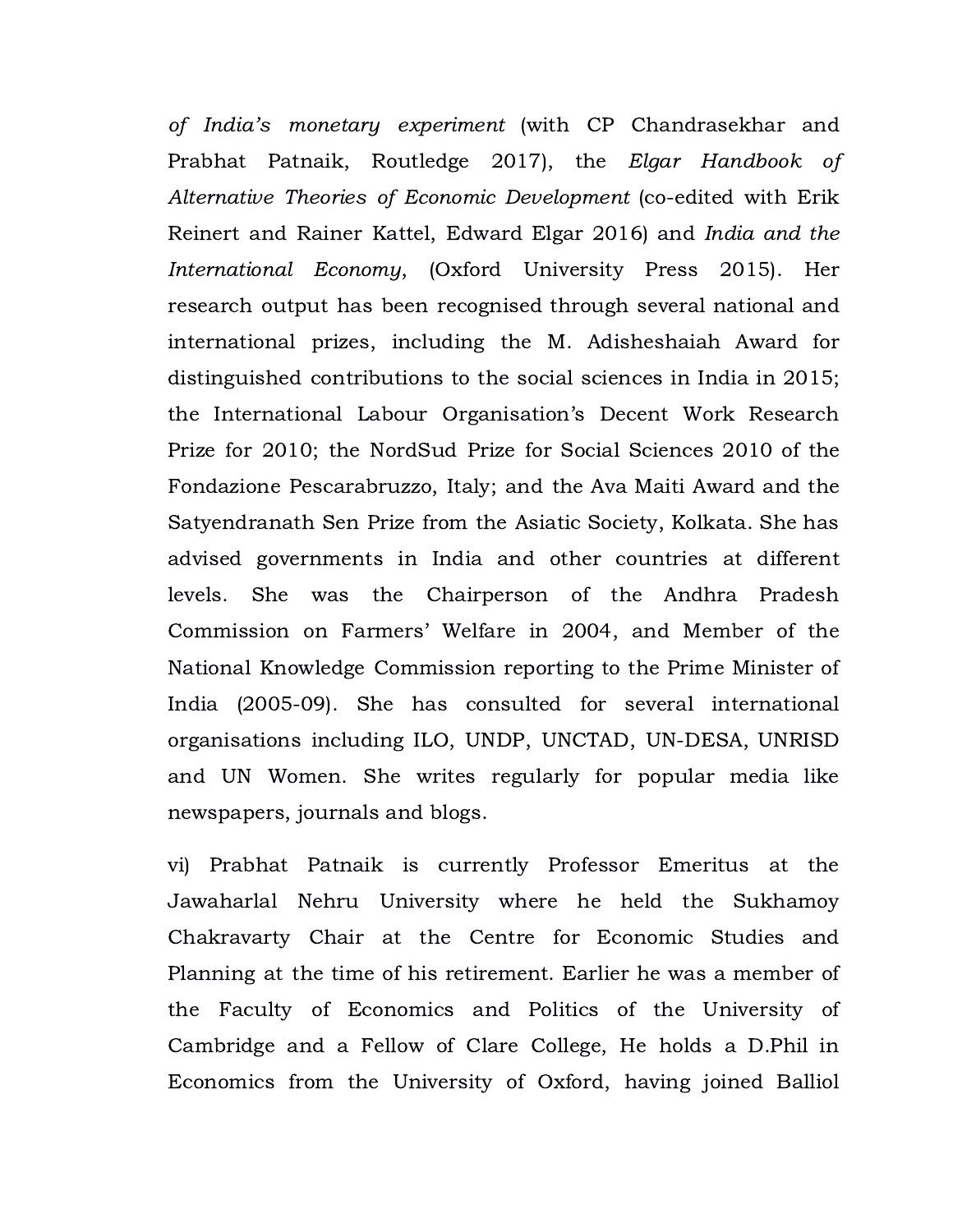College and later Nuffield College as a Rhodes Scholar. He has an Honorary Doctorate from the University of London (School of Oriental and African Studies). He was the Vice-Chairman of the Kerala State Planning Board between 2006 and 2011 and a member of the interactive panel of experts set up by the President of the UN General Assembly after the economic crisis of 2008. He is the author of several books and articles in Economics.

vii) Indu Prakash Singh is a human rights defender, poet, author, a feminist and a PRA/ PLA practitioner / facilitator and is currently Consultant with large number of development organisations. He was recently made a member of the Monitoring Committee for Progress of Shelter for Urban Homeless in Delhi. In 2010 he and his team in IGSSS had a National CityMakers Caravan (nCMc) that travelled most of India demanding more shelters for the homeless (that time W P (C) 196 of 2001 was active in the Supreme Court of India, and had orders for shelters across the country) and also preparing everyone to ensure that Census enumerates the homeless to their exact numbers. Indu has been a leading voice in the country on issues of urban homelessness. Indu is also one of the Petitioners in the W P (C) 572 / 2003 in the Supreme Court of India, on the issue of homelessness. Indu also assisted the Hon'ble High Court of Delhi in its suo moto matter, W P (C) 29 / 2010 (which came about due to the advocacy done by the network, Shahri Adhikar Manch: Begharon Ke Saath (SAM:BKS) of which he too was one of the Executive Committee Members) by filing relevant affidavits and redressing the situation for the homeless. He is also the Facilitator, CityMakers Mission International. He has worked in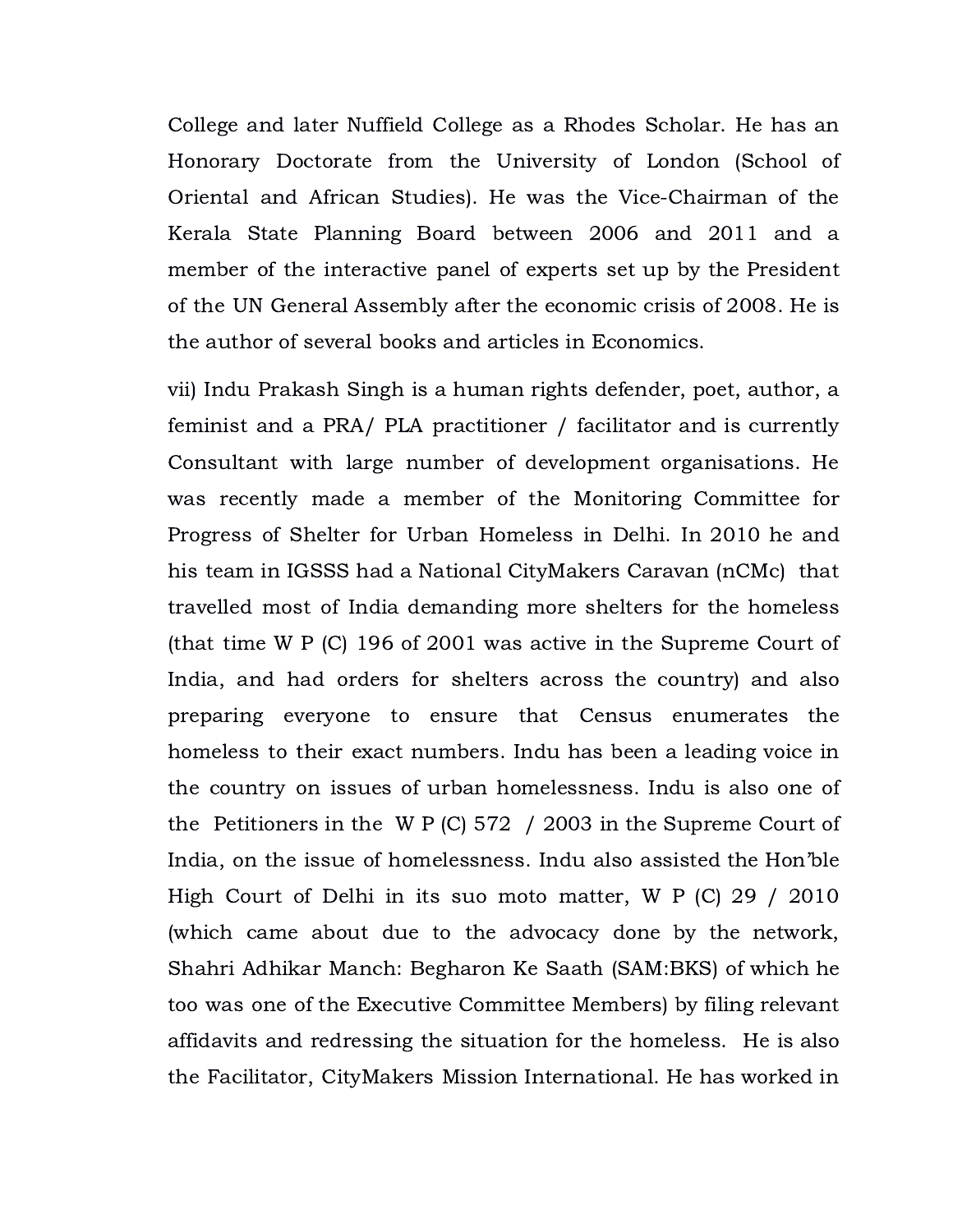the social sector, on range of issues: Children, Youth, Women, Destitute, Chemical Dependents, Elderly, health: leprosy/ TB/ HIV-AIDS/ Mental Health/ Community Health, rural and urban deprivations/ human rights violations, environment & biodiversity, food security for over 30 years.

viii) Shailesh Gandhi is a first generation entrepreneur and a Distinguished Alumnus awardee of IIT Bombay. Shailesh was part of the National RTI movement which was involved in drafting the National Act. He was convener of the National Campaign for People's Right To Information (NCPRI). The only RTI activist to have been chosen as a Central Information Commissioner, he disposed a record of over 20000 cases in 3 years and 9 months, ensuring most cases were decided in less than 90 days. He gave many landmark decisions on RTI, apart from organizing the first digital paper-less office in the Commission. He is passionately pursuing the cause of evolving ways for a time bound justice delivery system, and improving governance systems apart from conducting RTI workshops and advocating active citizenship. He has published a book: RTI Act- authentic interpretation of the Statute and a paper critiquing Supreme Court judgments on RTI.

ix) Bezwada Wilson is an Indian activist and one of the founders and National Convenor of the Safai Karmachari Andolan (SKA), an Indian human rights organization that has been campaigning for the eradication of manual scavenging, the construction, operation and employment of manual scavengers which has been illegal in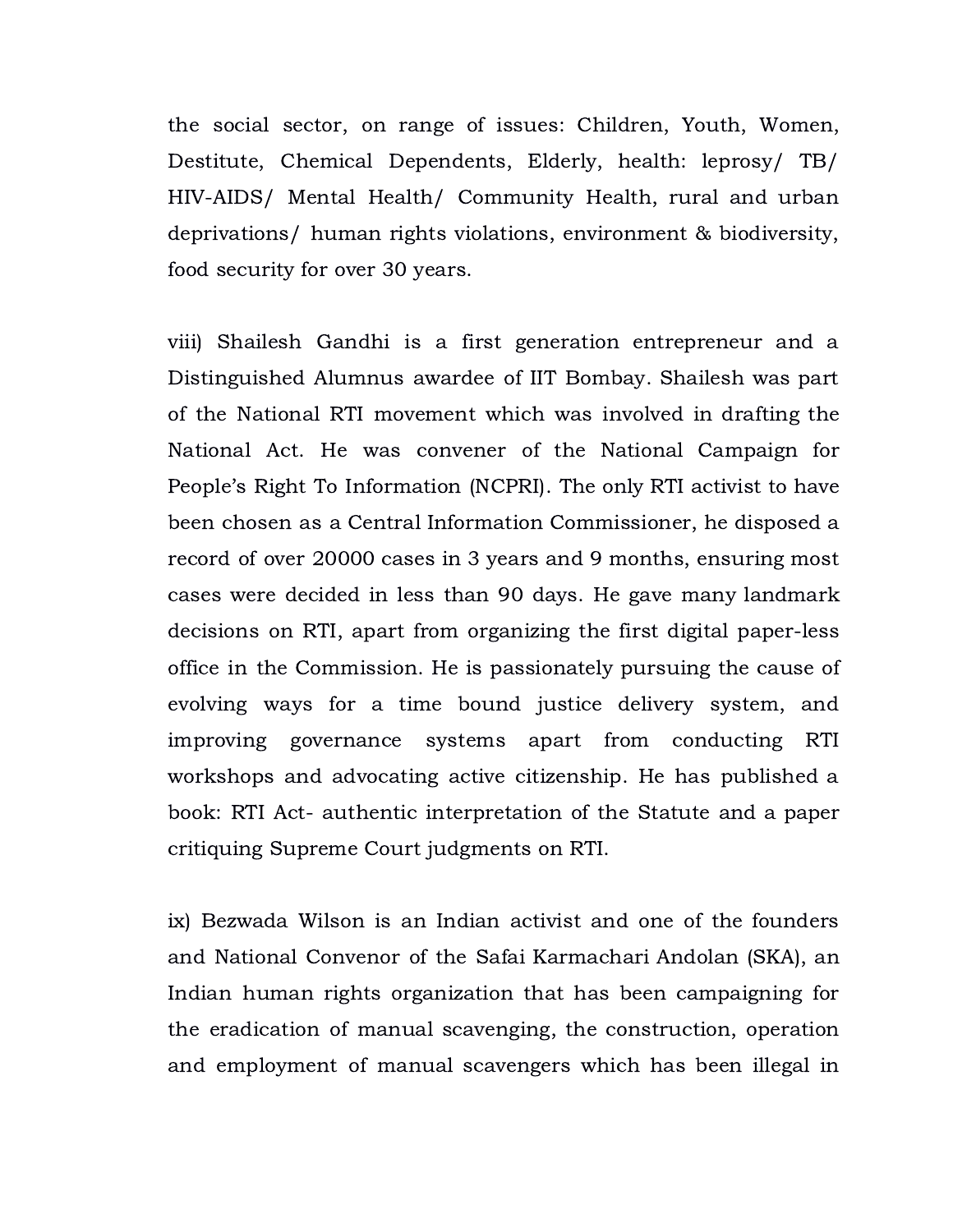India since 1993. His work at SKA, a community-driven movement, has been recognized by the Ashoka Foundation which has nominated him a Senior Fellow. On 27 July 2016, he was honoured with the Ramon Magsaysay Award. In 1994, Bezwada helped found Safai Karmachari Andolan (SKA) along with S. R. Sankaran and Paul Diwakar. SKA's goal is to end the practice of manual scavenging and help those engaged in it find dignified work. In 2003 Bezwada and four other team members moved to Delhi to launch the Safai Karmachari Andolan nationwide. In 2003, Bezwada and the SKA initiated the filing of a PIL in the Supreme Court of India. SKA and 18 other civil society organizations, manual scavengers and individuals signed the affidavit as litigants naming all states and government departments of Railways, Defence, Judiciary and Education as violators of the Manual Scavenging Prohibition Act.The PIL was a major step in the efforts to abolish manual scavenging. All the states and central ministries were forced to address the issue of manual scavenging. The Planning Commission of India constituted a sub-group on safai karmacharis with Bezwada as its convenor.

x) Nikhil Dey is a social activist. He, along with many others helped found the Mazdoor Kisan Shakti Sangathan (MKSS). Since 1990, he has been a full time worker of the MKSS, and has been involved in struggles of the poor for justice, including grass root struggles for land and the payment of minimum wages. He has been a founding member of peoples platforms like National Campaign for People's Right to Information (NCPRI), and the Soochana Evam Rozgaar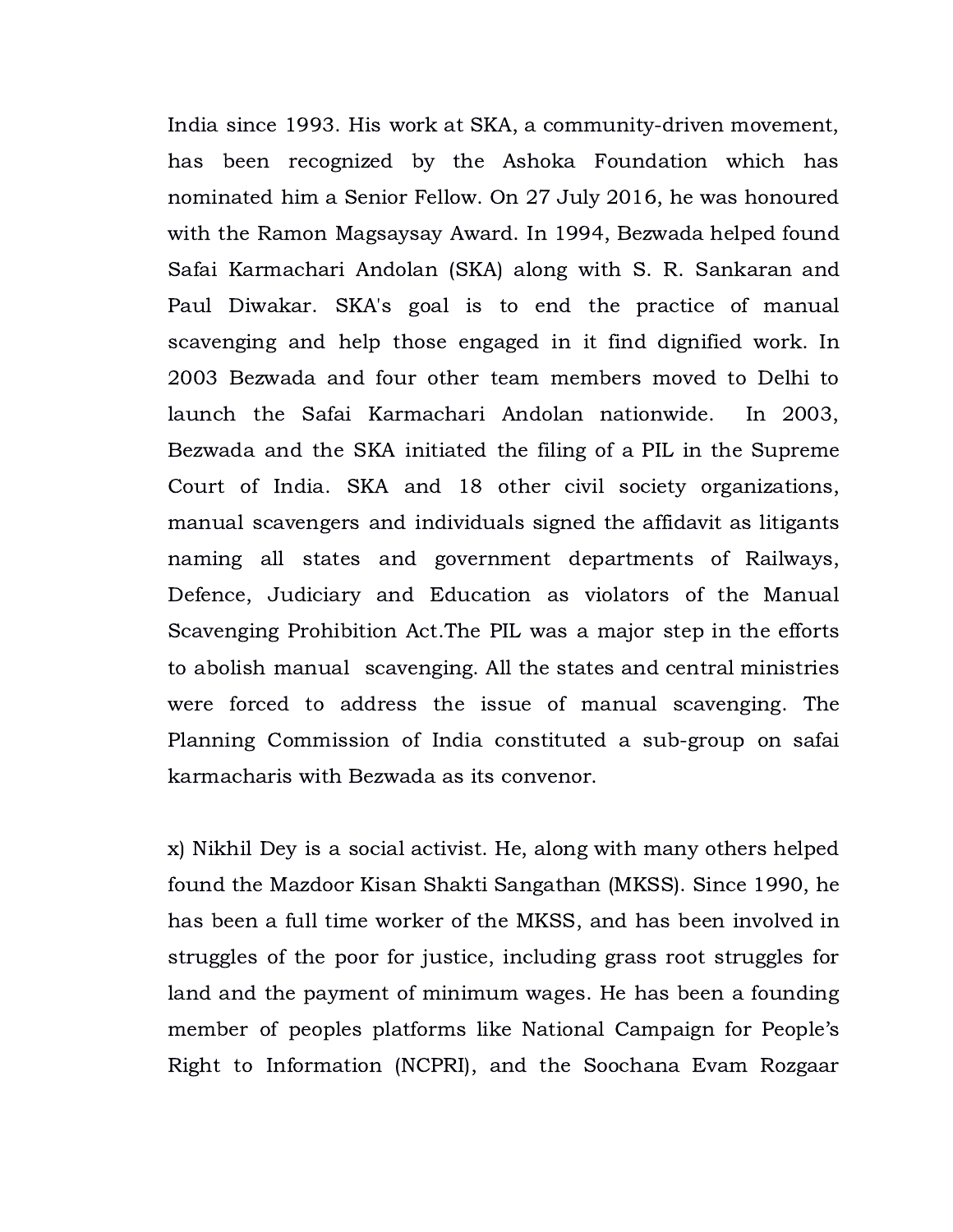Adhikar Abhiyan (SR Abhiyan) who put together "peoples drafts" of the Right to Information and Employment Guarantee Bills, and have consistently worked for their effective implementation. Nikhil Dey is also part of the effort by peoples movements to build institutions of participatory democracy. He has been integrally involved in large state wide campaigns for peoples monitoring of education (Shiksha Ka Sawaal) in Rajasthan in 2016, and the SR Abhiyan is currently planning a Swasthya Ka Sawaal Campaign in Rajasthan. To make progress in the journey from transparency to accountability, the MKSS and SR Abhiyan are currently in the midst of a campaign for the enactment of a "social accountability" legislation at the State and National level. He has been a member of the Central Employment Guarantee Council (CEGC) and of the State Employment Guarantee Council of Rajasthan. He is a Co-convener of the NCPRI, and is currently a member of the Rajasthan State Audit Advisory Board. He was a member of the Steering Committee of the Multilateral Open Government Partnership (OGP) from 2011 to 2014. He is currently an OGP Envoy.

3. That the applicants are concerned about the initiation of the present contempt proceeding against the Respondent for exercising his 'freedom of speech', without fear, without censorship in raising issues pertaining to the case of challenging the appointment of CBI Interim Director, Nageshwar Rao, in which the Respondent was appearing as advocate for the petitioners. It appears that the initiation of present contempt proceedings are an assault on the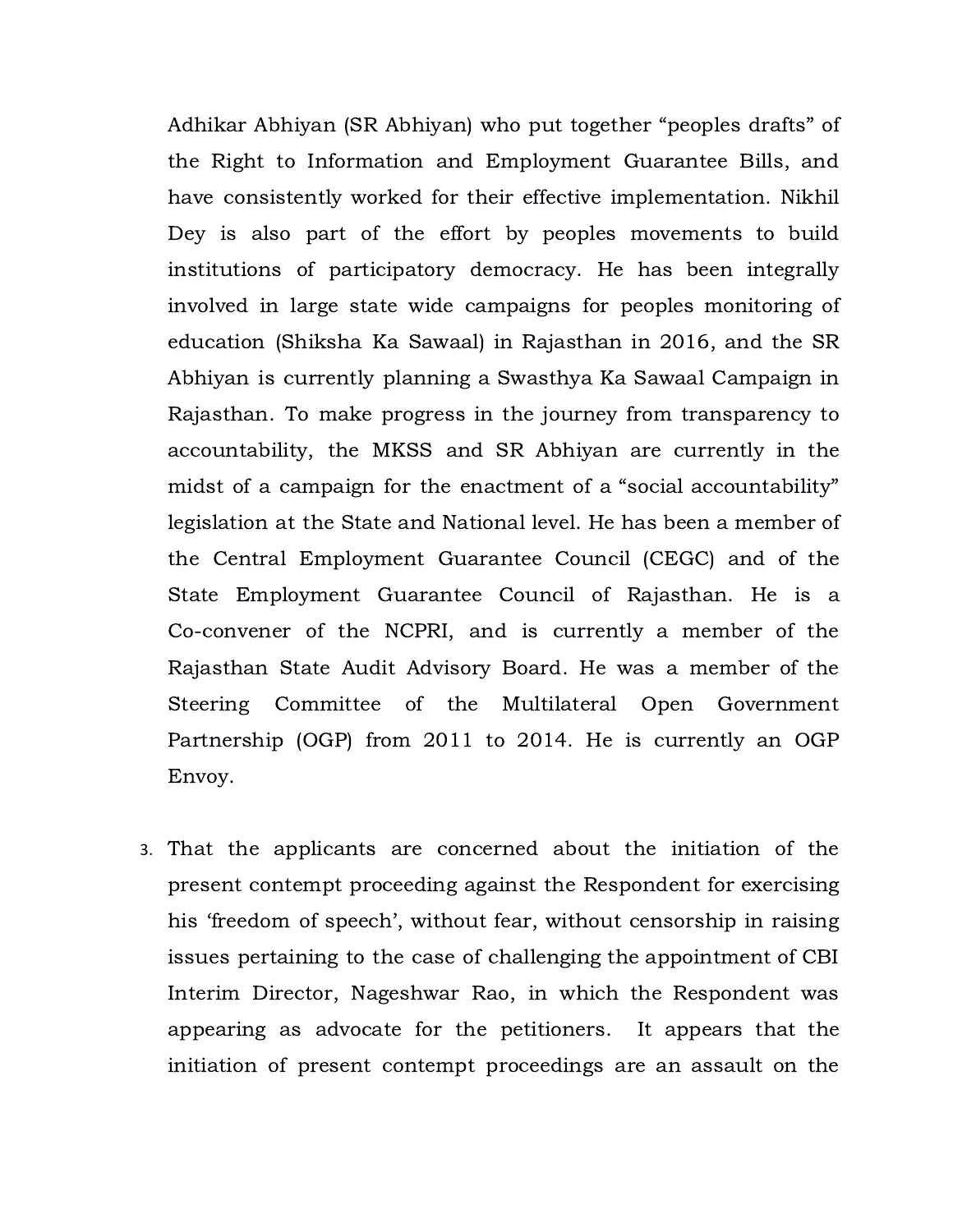freedom of speech and expression of the citizen of this country and an attempt to stifle this right by using the power of contempt.

The order of this Hon'ble Court dated 6.02.2019, issuing notice on the Contempt Petitions by the Attorney General for India and the Union of India is annexed as **Annexure \_\_\_\_\_\_\_at Page \_\_\_\_\_\_\_to** 

#### Factual Context to the tweet by Mr. Prashant Bhushan

- 4. On Janaury 15, 2019 a petition was filed in the Supreme Court challenging the appointment of Nageshwar Rao as interim Director as it appeared that the appointment had not been approved by the High Powered Selection Committee and also seeking directions to ensure transparency in the appointment process of CBI Director.
- 5. On January 15, 2019 a letter by Mr. Mallikarjun Kharge addressed to the Prime Minister was reported by the media and put in the public domain by journalists through twitter, in which in point 9 & 10 it was clearly stated that the appointment was not even discussed, much less approved by the selection committee, of which he was a member and attended the meetings. Point 9 and 10 are pasted below:

"9. Finally, we come to the vexing issue of the appointment of an Interim Director unilaterally by the Government. The appointment of an Interim Director (a post that does not legally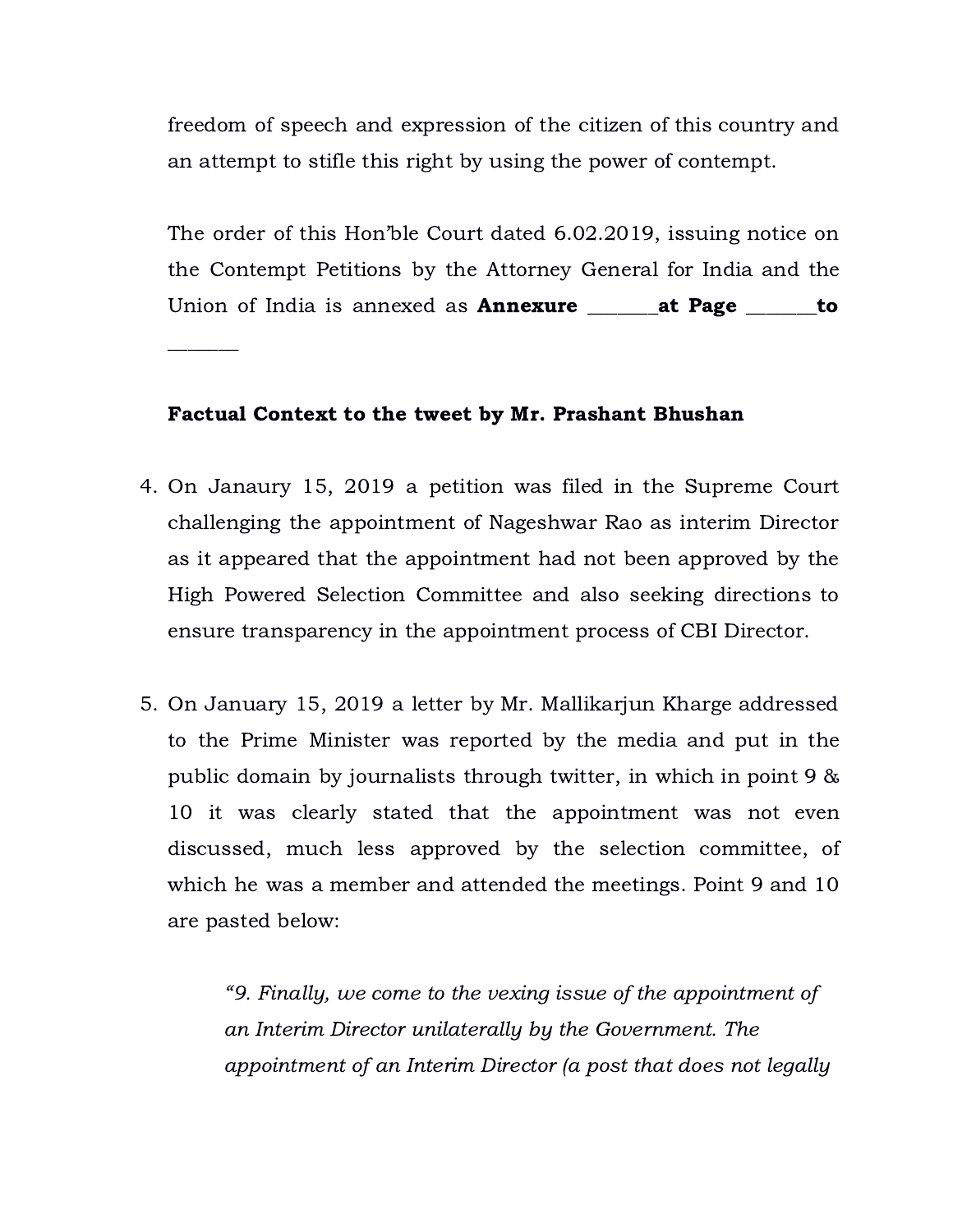exist as per the DSPE Act) has once again been made without consulting the Selection Committee.

10. The Government seemed to have made up its mind on appointing an Interim Director and hence this was never placed before the selection committee in the  $10^{th}$  Jan 2019 meeting. This appointment of an Interim Director is illegal and against Sections 4A(1) and 4A(3) of the DSPE Act."

A copy of the letter by Mr. Mallikariun Kharge, dated, 14<sup>th</sup> January 2019 as published by the Indian Express, is annexed as **Annexure** 

 $\blacksquare$  at Page  $\blacksquare$  to  $\blacksquare$ 

6. It is pertinent to note that the government did not refute allegations made by Mr. Kharge. It is only during the hearing on the  $1^{st}$  of February before this Hon'ble Court, the learned Attorney General for India appearing for the government, claimed that the appointment of Mr. Nageshwar Rao had been approved by the High Powered Committee and handed over minutes of the meeting in a sealed cover. These statements of the learned Attorney General have been reported widely in the media and are quoted below.

"The Centre on Friday informed the Supreme Court that the high-power committee's consent had been obtained prior to the governments appointment of M. Nageswar Rao as interim CBI Director.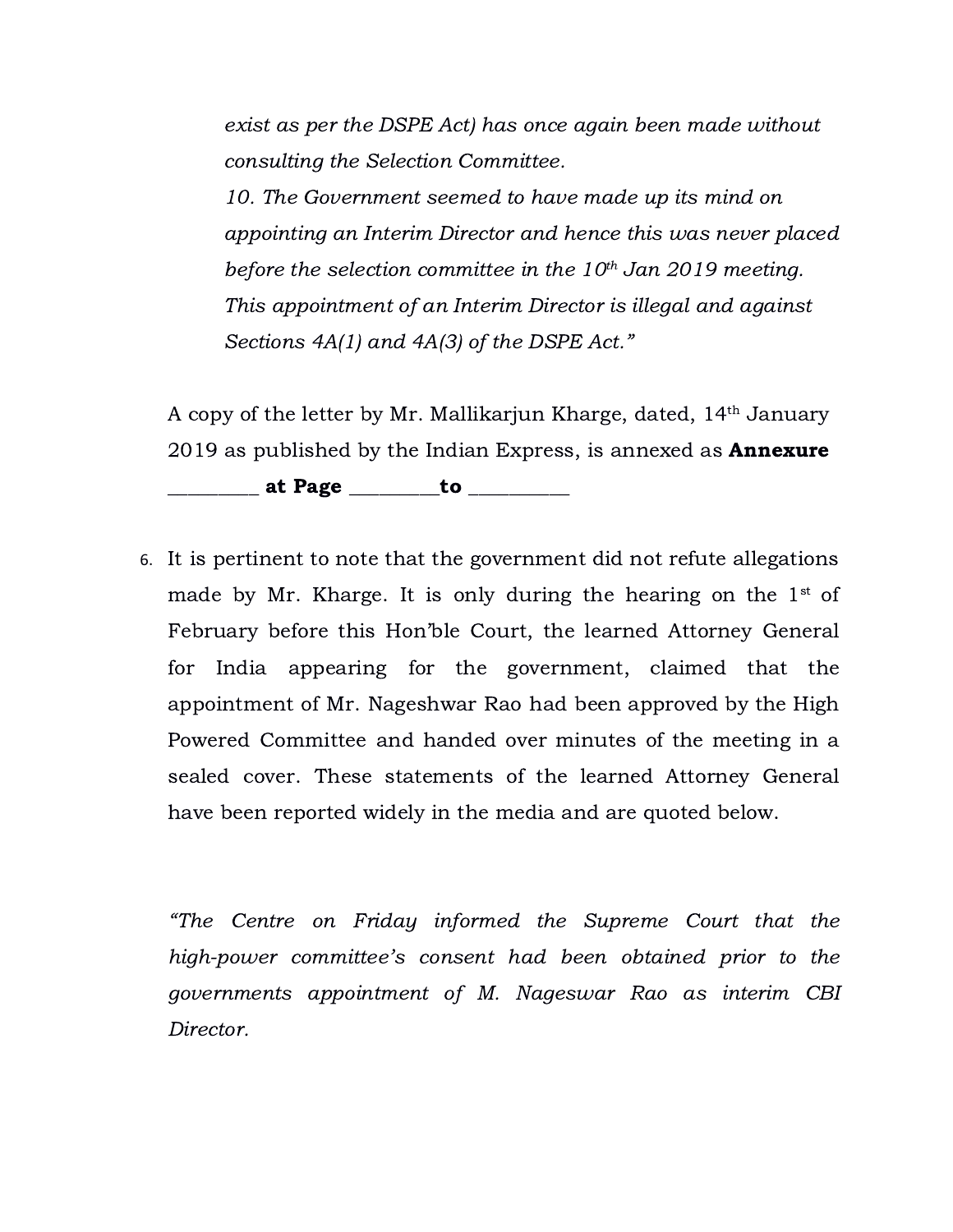'The high power committee had indeed given permission for the appointment of the interim CBI Director.' Attorney General K.K. Venugopal submitted."

(A copy of the media report in The Hindu dated 1.02.2019 is annexed as **Annexure** \_\_\_\_\_\_\_\_at page \_\_\_\_\_\_\_\_to \_\_\_\_\_)

"Meanwhile, the Centre informed the apex court that it had taken the permission of a high-powered committee headed by Prime Minster Narendra Modi to appoint Rao as the CBI interim director – the petition by Common Cause had contended that the consent of the committee was apparently not taken for the posting."

(A copy of the media report in The Indian Express dated 1.02.2019 is annexed as **Annexure** \_\_\_\_\_\_\_at page \_\_\_\_\_\_\_to \_\_\_\_\_)

7. Pertinently, those minutes were not shared with the Respondent. It was natural therefore that he would make his own enquiries from the Leader of the single largest party in the Lok Sabha, Mr. Mallikarjun Kharge, who was a member of the three member High Powered Selection Committee and particularly given the fact that he had written to the Prime Minister on  $14^{\text{th}}$  January 2019 as stated above, wherein he had categorically stated that the appointment of the Interim Director was made "without consulting the Selection Committee".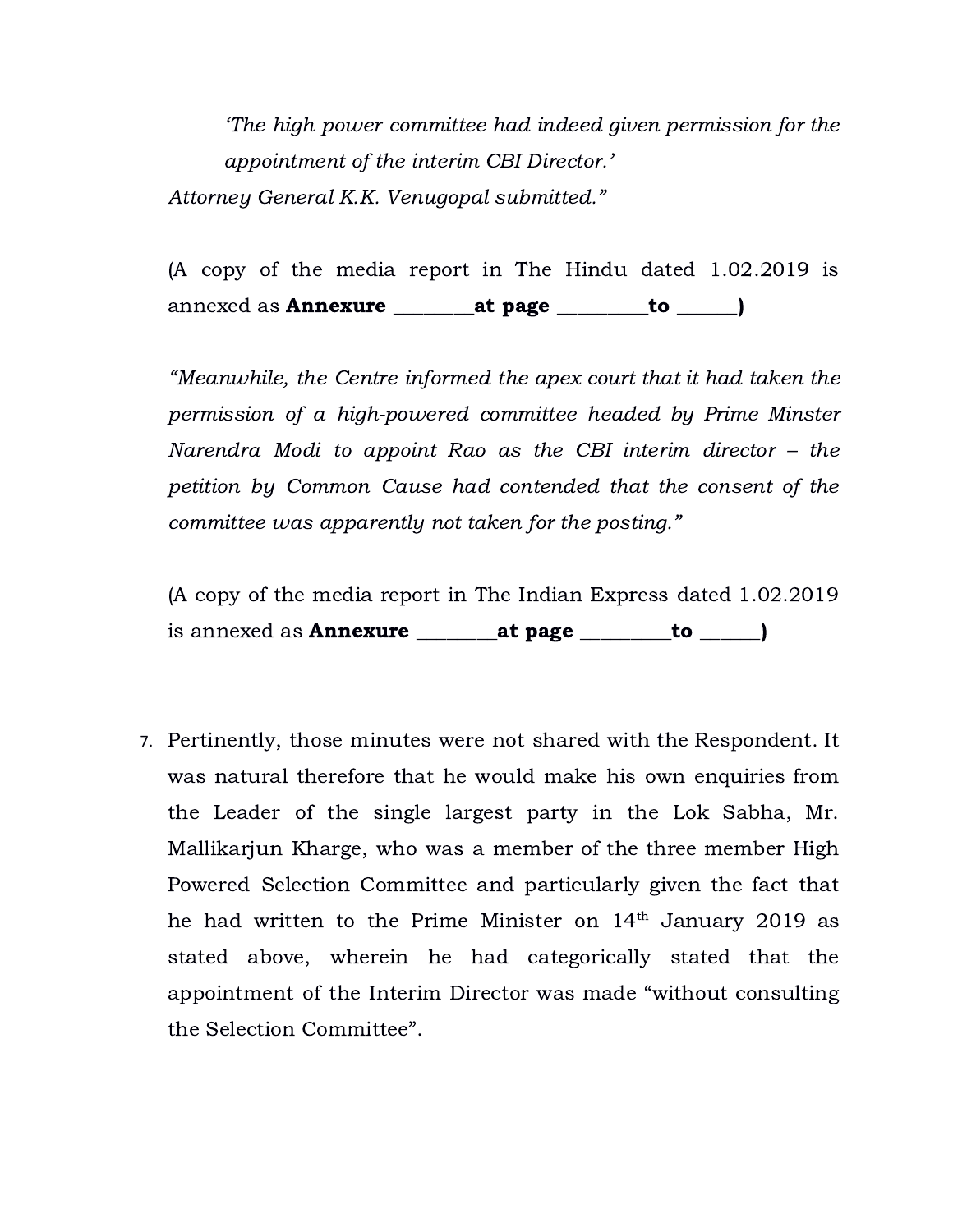8. After this hearing, in a telephonic conversation with Mr. Kharge, he confirmed with Prashant Bhushan that the appointment of CBI Interim Director was not discussed at the High Powered Committee meeting. It was in these circumstances, being denied the minutes of the High Powered Commitee by the learned Attorney General for India and relying on the information given by Mr. Kharge over the phone, Prashant Bhushan tweeted as follows:

1 st February 3:18p.m.

Today in CBI Dir appt case, the govt made a startling new claim that Nageswara Rao was selected as the interim director in the HPC meeting on 11th January when they decided to transfer out Alok Verma! This seems to be at variance from LOP Kharge's version

1 st February 3:44p.m.

I have just confirmed personally from the Leader of Opposition Mr Kharge that no discussion or decision in HPC meet was taken re appt of Nageswara Rao as interim Director CBI.The govt appears to have misled the court and perhaps submitted fabricated minutes of the HPC meeting!

9. The tweets merely pointed to the discrepancy between the publicly available letter of a member of the High Powered Committee and the claim of government, made through sealed cover which were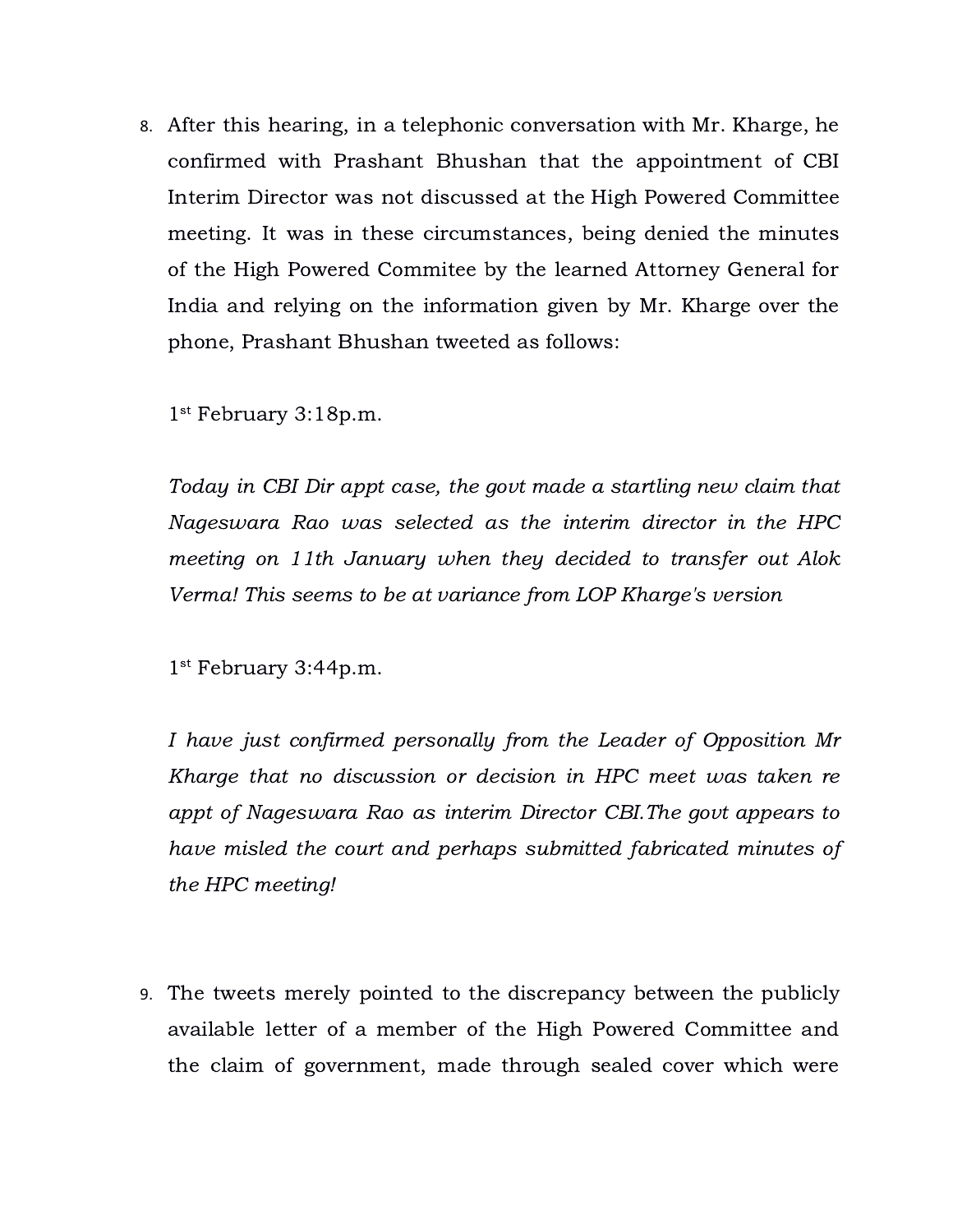denied to Prashant Bhushan. The tweets in no way made any disparaging remarks against the AG or his conduct. The statements on twitter were based on the information available in the public domain. When one member under his own signature has stated explicitly that a particular matter was not discussed, which has not been denied by the government to our knowledge and on the other hand the government refuses to divulge the minutes and claims are made on basis of information in sealed covers, it would be reasonable to raise questions over material handed over in sealed cover. This is especially so as in the recent Rafale matter, the government itself moved a correction petition stating that the Supreme Court had misinterpreted material presented to it in a sealed cover.

10. The whole issue of lack of transparency in the appointment process raises suspicion in the minds of the public, especially in the context when the government had just 3 months prior unilaterally appointed a CBI Director, which was later struck down by the court. The government has been systematically denying all information about deliberative process around appointments especially to oversight bodies. In the case of CIC and also CBI Director, information is being denied even under the RTI Act. In fact it is pertinent to note that until  $4<sup>th</sup>$  February 2019, the only information in the public domain about the proceedings of the High Powered Commitee, were the note by Kharge.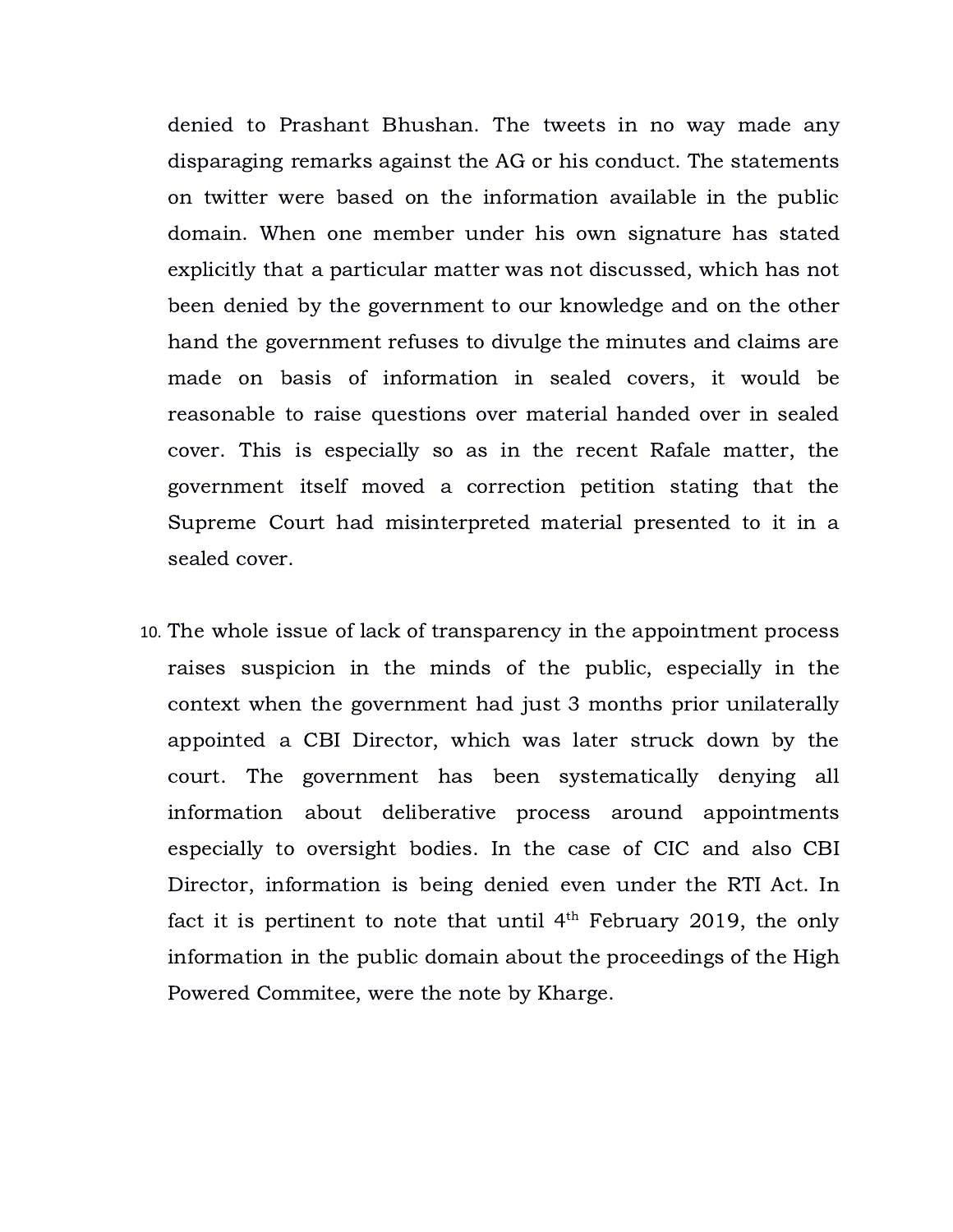- 11. Therefore, the Applicants are of the considered view that what Prashant Bhushan said in his tweets were not unreasonable in the circumstances and the applicants would probably have said the same thing in similar circumstances. In any case the subject of those tweets cannot under any circumstances be treated as an issue of contempt of court.
- 12. The notice issued in this case by the court to Prashant Bhushan indicates that the court wants to deal with the larger issue of lawyers and litigants commenting publicly about pending court proceedings and whether any restraint should be put on lawyers and litigants comments on pending court proceedings. The applicants feel that any restraint on lawyers and litigants on commenting on pending court proceedings in matters of public interest would have a seriously deleterious impact on not merely the freedom of speech of lawyers and litigants but also on the right of the people and civil society to be informed about pending court proceedings which are of public interest. The applicants feel that lawyers and litigants involved in the cases are usually the best informed about the proceedings and therefore they are most likely to provide accurate information about the proceedings. As this court has held in many judgements the public interest involved in people getting information about pending court proceedings of public interest outweighs any prejudice to judicial proceedings. That would apply equally and perhaps with greater force to statements made by lawyers and litigants since they are likely to be better informed. This would only have the effect of depriving the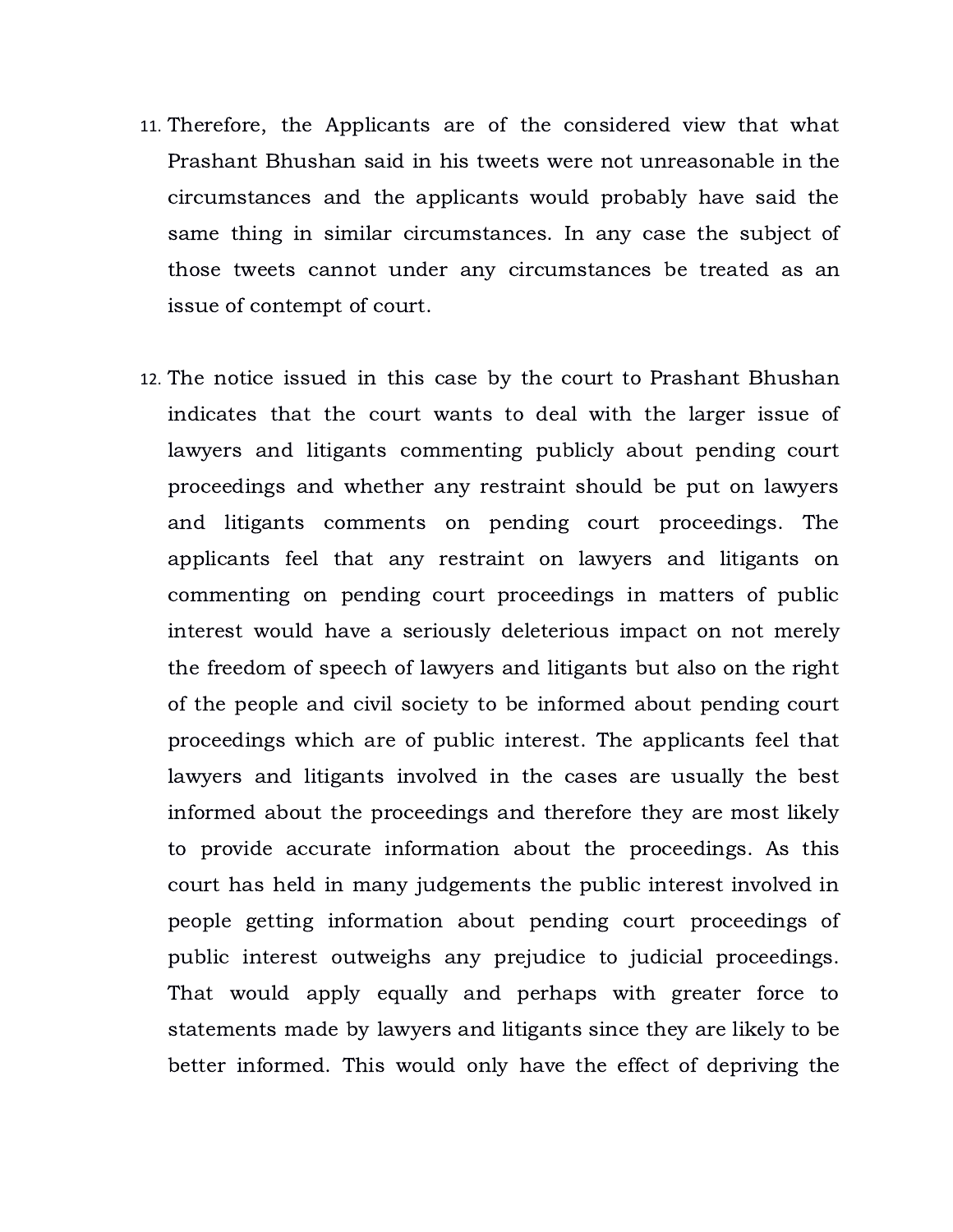people of accurate information about the cases without any benefit whatsoever since others including the media are already permitted to talk about those cases.

13. Many of the applicants have filed public interest petitions before this Court and feel that it is important that accurate information is disseminated and have also therefore spoken and written about those proceedings in the public. The applicants therefore have a vital interest in the decision of the court in this matter and would therefore like to intervene to make written and oral submissions to this court. The applicants would also like to be intervene in the present contempt petition and face the consequence of this contempt if any, along with Respondent.

#### PRAYER

In view of the above, it is most respectfully prayed that this Hon'ble Court may be pleased to:

- a) Allow the present application and implead the Applicants as respondents in the CRL. CONTEMPT PETITION NO. 1 OF 2019
- b) Pass any other or further order/s as this Hon'ble Court may deem fit and proper in the facts and circumstances of the case.

AND FOR THIS ACT OF KINDNESS, THE PETITIONER AS IN DUTY BOUND SHALL EVER BE GRATEFUL.